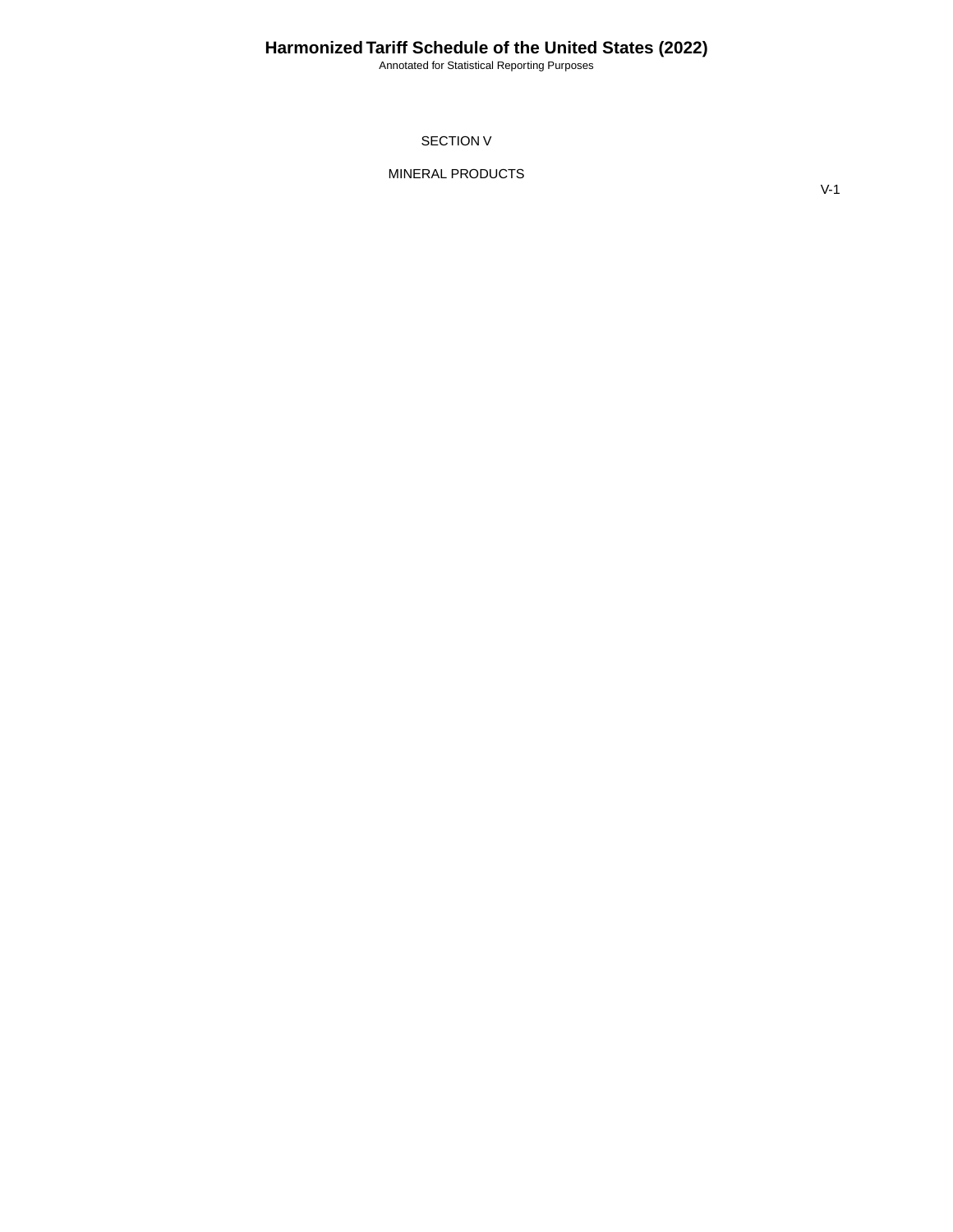Annotated for Statistical Reporting Purposes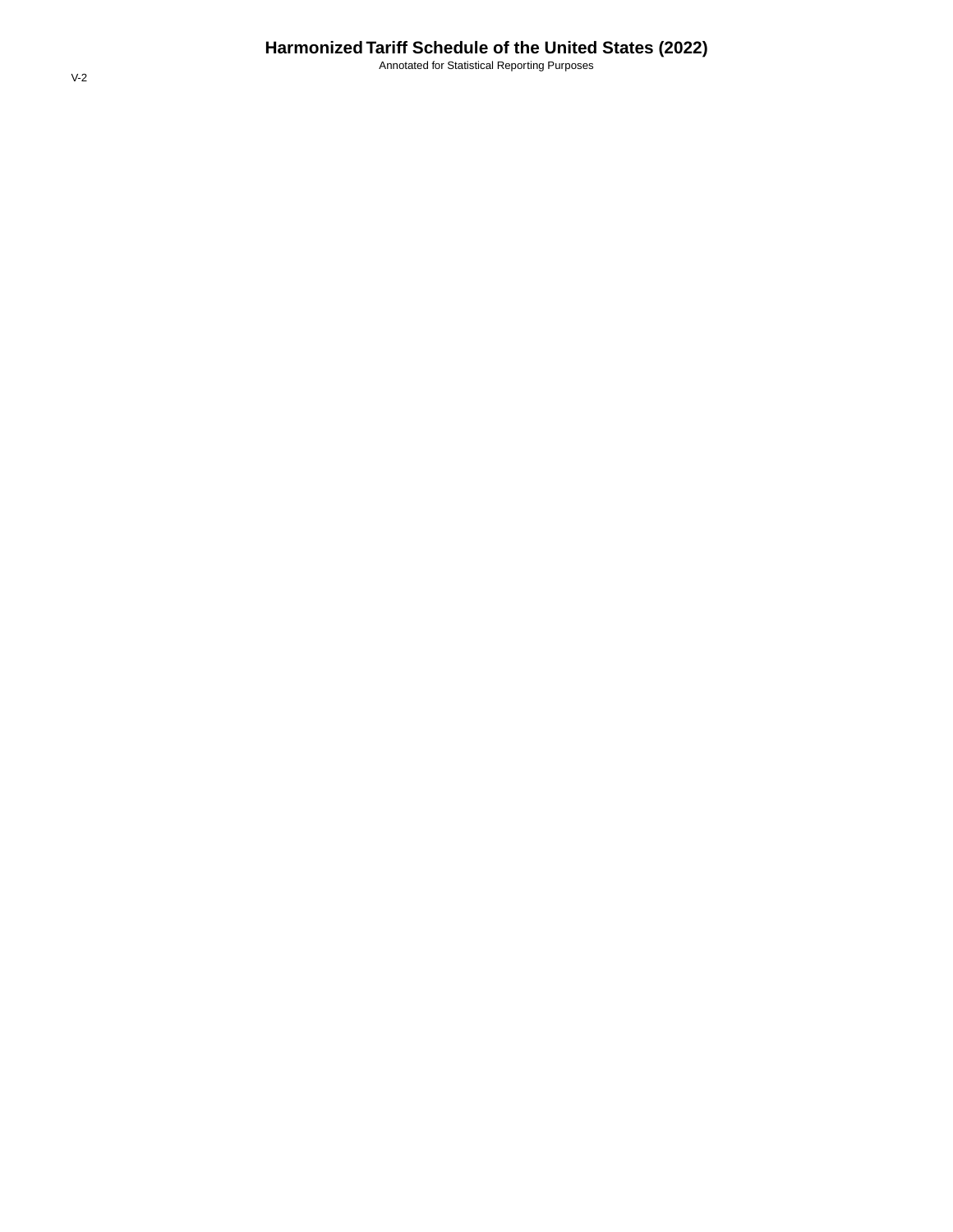Annotated for Statistical Reporting Purposes

### CHAPTER 25

### SALT; SULFUR; EARTHS AND STONE; PLASTERING MATERIALS, LIME AND CEMENT

### Notes

V 25-1

1. Except where their context or note 4 to this chapter otherwise requires, the headings of this chapter cover only products which are in the crude state or which have been washed (even with chemical substances eliminating the impurities without changing the structure of the product), crushed, ground, powdered, levigated, sifted, screened, concentrated by flotation, magnetic separation or other mechanical or physical processes (except crystallization), but not products which have been roasted, calcined, obtained by mixing or subjected to processing beyond that mentioned in each heading.

The products of this chapter may contain an added anti-dusting agent, provided that such addition does not render the product particularly suitable for a specific use rather than for general use.

- 2. This chapter does not cover:
	- (a) Sublimed sulfur, precipitated sulfur or colloidal sulfur (heading 2802);
	- (b) Earth colors containing 70 percent or more by weight of combined iron evaluated as Fe<sub>2</sub>O<sub>3</sub> (heading 282I);
	- (c) Medicaments or other products of chapter 30;
	- (d) Perfumery, cosmetic or toilet preparations (chapter 33);
	- (e) Dolomite ramming mix (heading 3816);
	- (f) Setts, curbstones or flagstones (heading 6801); mosaic cubes and the like (heading 6802); roofing, facing or damp course slates (heading 6803);
	- (g) Precious or semiprecious stones (heading 7102 or 7103);
	- (h) Cultured crystals (other than optical elements) weighing not less than 2.5 g each, of sodium chloride or of magnesium oxide, of heading 3824; optical elements of sodium chloride or of magnesium oxide (heading 9001);
	- (ij) Billiard chalks (heading 9504); or
	- (k) Writing or drawing chalks or tailors' chalks (heading 9609).
- 3. Any products classifiable in heading 2517 and any other heading of the chapter are to be classified in heading 2517.
- 4. Heading 2530 applies, inter alia, to: vermiculite, perlite and chlorites, unexpanded; earth colors, whether or not calcined or mixed together; natural micaceous iron oxides; meerschaum (whether or not in polished pieces); amber; agglomerated meerschaum and agglomerated amber, in plates, rods, sticks or similar forms, not worked after molding; jet; strontianite (whether or not calcined), other than strontium oxide; broken pieces of pottery, brick or concrete.

### Statistical Note

- 1. For the purposes of heading 2525:
	- (a) The term "split block mica" means mica, not exceeding 0.508 mm in thickness, that has been split and selected within a tolerance of 0.203 mm, but which has not been cut or stamped to dimensions, shape or form;
	- (b) The term "mica splittings" means mica laminae in book-form or book-pack, or in loose pack, suitable for use in the manufacture of agglomerated (built-up) mica included in heading 6815.

### Compiler's Note

The provisions of subchapter II of chapter 99 (Miscellaneous Tariff Bills or MTBs), the provisions of the Generalized System of Preferences (GSP) found in General Note 4 and most product exclusions from the additional tariffs on products of China in subchapter III of chapter 99 expired on December 31, 2020. However, no endnotes or footnotes relating to these provisions have been deleted as of the issue date of this edition.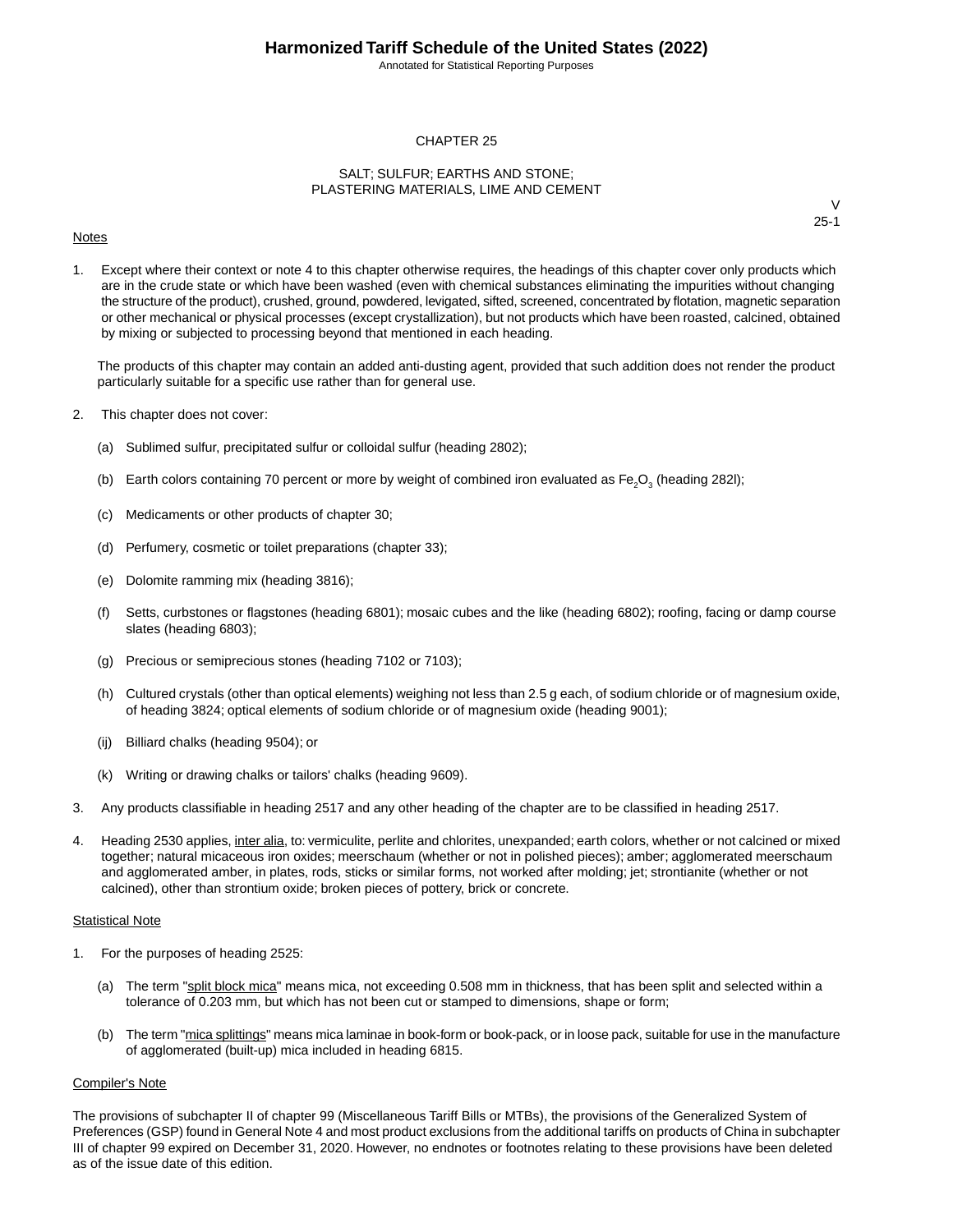Annotated for Statistical Reporting Purposes

| Heading/                         | Stat.       |                                                                                                                                                                                           | Unit           |                                    | Rates of Duty |                |
|----------------------------------|-------------|-------------------------------------------------------------------------------------------------------------------------------------------------------------------------------------------|----------------|------------------------------------|---------------|----------------|
| Subheading                       | Suf-<br>fix | <b>Article Description</b>                                                                                                                                                                | of<br>Quantity | General                            | Special       | $\overline{2}$ |
| 2501.00.00                       |             | 00 Salt (including table salt and denatured salt) and pure sodium                                                                                                                         |                |                                    |               |                |
|                                  |             | chloride, whether or not in aqueous solution or containing                                                                                                                                |                |                                    |               | 26%            |
|                                  |             |                                                                                                                                                                                           |                |                                    |               | Free           |
| 2503.00.00                       |             | Sulfur of all kinds, other than sublimed sulfur, precipitated                                                                                                                             |                |                                    |               | Free           |
|                                  | 10          |                                                                                                                                                                                           |                |                                    |               |                |
|                                  | 90          |                                                                                                                                                                                           |                |                                    |               |                |
| 2504                             |             | Natural graphite:                                                                                                                                                                         |                |                                    |               |                |
| 2504.10<br>2504.10.10 00         |             | In powder or in flakes:                                                                                                                                                                   |                |                                    |               | $3.6$ ¢/kg     |
| 2504.10.50                       | 00          |                                                                                                                                                                                           |                |                                    |               | 10%            |
| 2504.90.00                       | 00          |                                                                                                                                                                                           |                |                                    |               | 10%            |
| 2505<br>2505.10<br>2505.10.10 00 |             | Natural sands of all kinds, whether or not colored, other than<br>metalbearing sands of chapter 26:<br>Silica sands and quartz sands:                                                     |                |                                    |               |                |
|                                  |             | Sand containing by weight 95 percent or more of silical                                                                                                                                   |                |                                    |               | \$1.97/t       |
| 2505.10.50                       | 00          |                                                                                                                                                                                           |                |                                    |               | Free           |
| 2505.90.00                       | 00          |                                                                                                                                                                                           |                |                                    |               | Free           |
| 2506                             |             | Quartz (other than natural sands); quartzite, whether or not<br>roughly trimmed or merely cut, by sawing or otherwise, into<br>blocks or slabs of a rectangular (including square) shape: |                |                                    |               |                |
| 2506.10.00                       | 10          | Sands (other than natural) containing by weight 95<br>percent or more of silica and not more than 0.6 percent                                                                             |                |                                    |               | Free           |
|                                  | 50          |                                                                                                                                                                                           |                |                                    |               |                |
| 2506.20.00                       |             |                                                                                                                                                                                           |                | Free <sup>1/</sup>                 |               | Free           |
|                                  | 10          |                                                                                                                                                                                           |                |                                    |               |                |
|                                  | 80          |                                                                                                                                                                                           |                |                                    |               |                |
| 2507.00.00                       |             | 00 Kaolin and other kaolinic clays, whether or not calcined   t    Free <sup>1/</sup>                                                                                                     |                |                                    |               | \$2.46/t       |
| 2508                             |             | Other clays (not including expanded clays of heading 6806),<br>andalusite, kyanite and sillimanite, whether or not calcined;<br>mullite; chamotte or dinas earths:                        |                |                                    |               |                |
| 2508.10.00 00                    |             |                                                                                                                                                                                           |                |                                    |               | \$3.20/t       |
| 2508.30.00 00                    |             |                                                                                                                                                                                           |                |                                    |               | \$1.97/t       |
| 2508.40.01                       |             |                                                                                                                                                                                           |                |                                    |               | \$1.97/t       |
|                                  | 10          |                                                                                                                                                                                           |                |                                    |               |                |
|                                  | 20          |                                                                                                                                                                                           |                |                                    |               |                |
| 2508.50.00                       | 50<br>00    |                                                                                                                                                                                           |                | $\mathsf{Free}^{\mathsf{1}\prime}$ |               | Free           |
| 2508.60.00 00                    |             |                                                                                                                                                                                           |                | Free <sup>1/</sup>                 |               | 30%            |
| 2508.70.00 00                    |             |                                                                                                                                                                                           |                |                                    |               | Free           |
| 2509.00                          |             | Chalk:                                                                                                                                                                                    |                |                                    |               |                |
| 2509.00.10 00                    |             |                                                                                                                                                                                           |                |                                    |               | Free           |
| 2509.00.20 00                    |             |                                                                                                                                                                                           |                |                                    |               | 13%            |
|                                  |             |                                                                                                                                                                                           |                |                                    |               |                |

V  $25 - 2$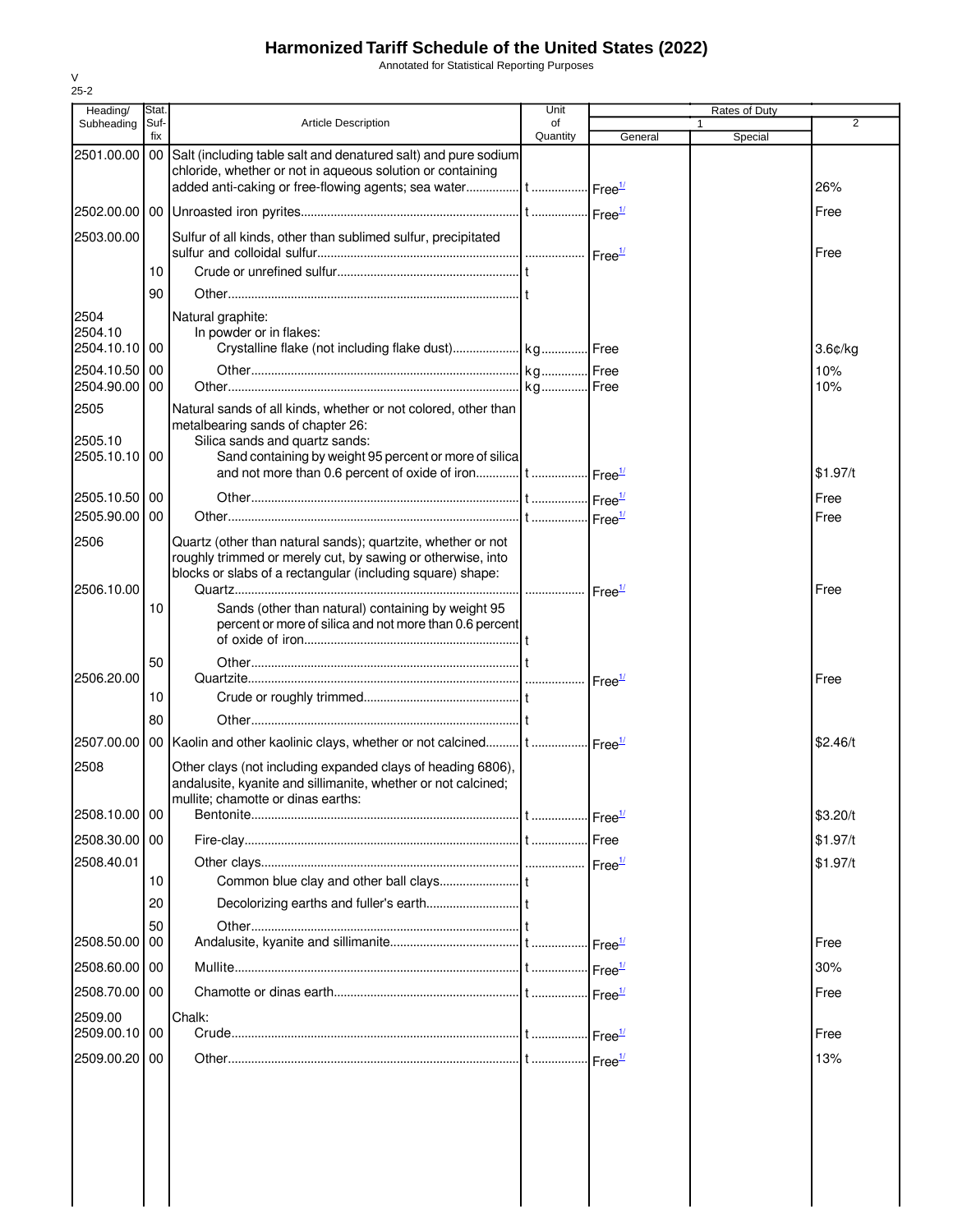Annotated for Statistical Reporting Purposes

| Heading/        | Stat.       |                                                                                                                                                                                                                                                                                                                 | Unit           |                    | Rates of Duty                                                                     |                        |
|-----------------|-------------|-----------------------------------------------------------------------------------------------------------------------------------------------------------------------------------------------------------------------------------------------------------------------------------------------------------------|----------------|--------------------|-----------------------------------------------------------------------------------|------------------------|
| Subheading      | Suf-<br>fix | <b>Article Description</b>                                                                                                                                                                                                                                                                                      | of<br>Quantity | General            | Special                                                                           | $\overline{2}$         |
| 2510            |             | Natural calcium phosphates, natural aluminum calcium                                                                                                                                                                                                                                                            |                |                    |                                                                                   |                        |
|                 |             | phosphates and phosphatic chalk:                                                                                                                                                                                                                                                                                |                |                    |                                                                                   |                        |
| 2510.10.00 00   |             |                                                                                                                                                                                                                                                                                                                 |                |                    |                                                                                   | Free                   |
| 2510.20.00      | 00          |                                                                                                                                                                                                                                                                                                                 |                |                    |                                                                                   | Free                   |
| 2511<br>2511.10 |             | Natural barium sulfate (barytes); natural barium carbonate<br>(witherite), whether or not calcined, other than barium oxide<br>of heading 2816:                                                                                                                                                                 |                |                    |                                                                                   |                        |
| 2511.10.10 00   |             | Natural barium sulfate (barytes):                                                                                                                                                                                                                                                                               |                |                    |                                                                                   | \$7.38/t               |
| 2511.10.50 00   |             |                                                                                                                                                                                                                                                                                                                 |                |                    | Free (A, AU, BH, CL,                                                              | \$3.94/t               |
|                 |             |                                                                                                                                                                                                                                                                                                                 |                |                    | CO, D, E, IL, JO,<br>KR, MA, OM, P,<br>PA, PE, S, SG)                             |                        |
| 2511.20.00 00   |             |                                                                                                                                                                                                                                                                                                                 |                |                    |                                                                                   | 30%                    |
| 2512.00.00      |             | 00 Siliceous fossil meals (for example, kieselguhr, tripolite and<br>diatomite) and similar siliceous earths, whether or not calcined,                                                                                                                                                                          |                |                    |                                                                                   | Free                   |
| 2513            |             | Pumice; emery; natural corundum, natural garnet and other<br>natural abrasives, whether or not heat-treated:                                                                                                                                                                                                    |                |                    |                                                                                   |                        |
| 2513.10.00      |             |                                                                                                                                                                                                                                                                                                                 |                |                    |                                                                                   | Free                   |
|                 | 10          | Crude or in irregular pieces, including crushed                                                                                                                                                                                                                                                                 |                |                    |                                                                                   |                        |
| 2513.20         | 80          | Emery, natural corundum, natural garnet and other natural<br>abrasives:                                                                                                                                                                                                                                         |                |                    |                                                                                   |                        |
| 2513.20.10      | 00          |                                                                                                                                                                                                                                                                                                                 |                |                    |                                                                                   | Free                   |
| 2513.20.90 00   |             |                                                                                                                                                                                                                                                                                                                 |                |                    |                                                                                   | 2.2¢/kg                |
|                 |             | 2514.00.00   00 Slate, whether or not roughly trimmed or merely cut, by sawing<br>or otherwise, into blocks or slabs of a rectangular (including                                                                                                                                                                |                |                    |                                                                                   | 25%                    |
| 2515            |             | Marble, travertine and other calcareous monumental or building<br>stone of an apparent specific gravity of 2.5 or more, and<br>alabaster, whether or not roughly trimmed or merely cut, by<br>sawing or otherwise, into blocks or slabs of a rectangular<br>(including square) shape:<br>Marble and travertine: |                |                    |                                                                                   |                        |
| 2515.11.00 00   |             |                                                                                                                                                                                                                                                                                                                 |                | Free <sup>1/</sup> |                                                                                   | \$22.95/m <sup>3</sup> |
| 2515.12         |             | Merely cut, by sawing or otherwise, into blocks or slabs<br>of a rectangular (including square) shape:                                                                                                                                                                                                          |                |                    |                                                                                   |                        |
| 2515.12.10 00   |             |                                                                                                                                                                                                                                                                                                                 |                |                    |                                                                                   | 13%                    |
| 2515.12.20      | 00          |                                                                                                                                                                                                                                                                                                                 |                |                    | Free (A, AU, BH, CL,<br>CO, D, E, IL, JO,<br>KR, MA, OM, P,<br>PA, PE, S, SG)     | 50%                    |
| 2515.20.00 00   |             | Other calcareous monumental or building stone;                                                                                                                                                                                                                                                                  |                |                    |                                                                                   |                        |
|                 |             |                                                                                                                                                                                                                                                                                                                 |                |                    | Free (A, AU, BH, CL, 50%<br>CO, D, E, IL, JO,<br>KR, MA, OM, P,<br>PA, PE, S, SG) |                        |
|                 |             |                                                                                                                                                                                                                                                                                                                 |                |                    |                                                                                   |                        |
|                 |             |                                                                                                                                                                                                                                                                                                                 |                |                    |                                                                                   |                        |
|                 |             |                                                                                                                                                                                                                                                                                                                 |                |                    |                                                                                   |                        |
|                 |             |                                                                                                                                                                                                                                                                                                                 |                |                    |                                                                                   |                        |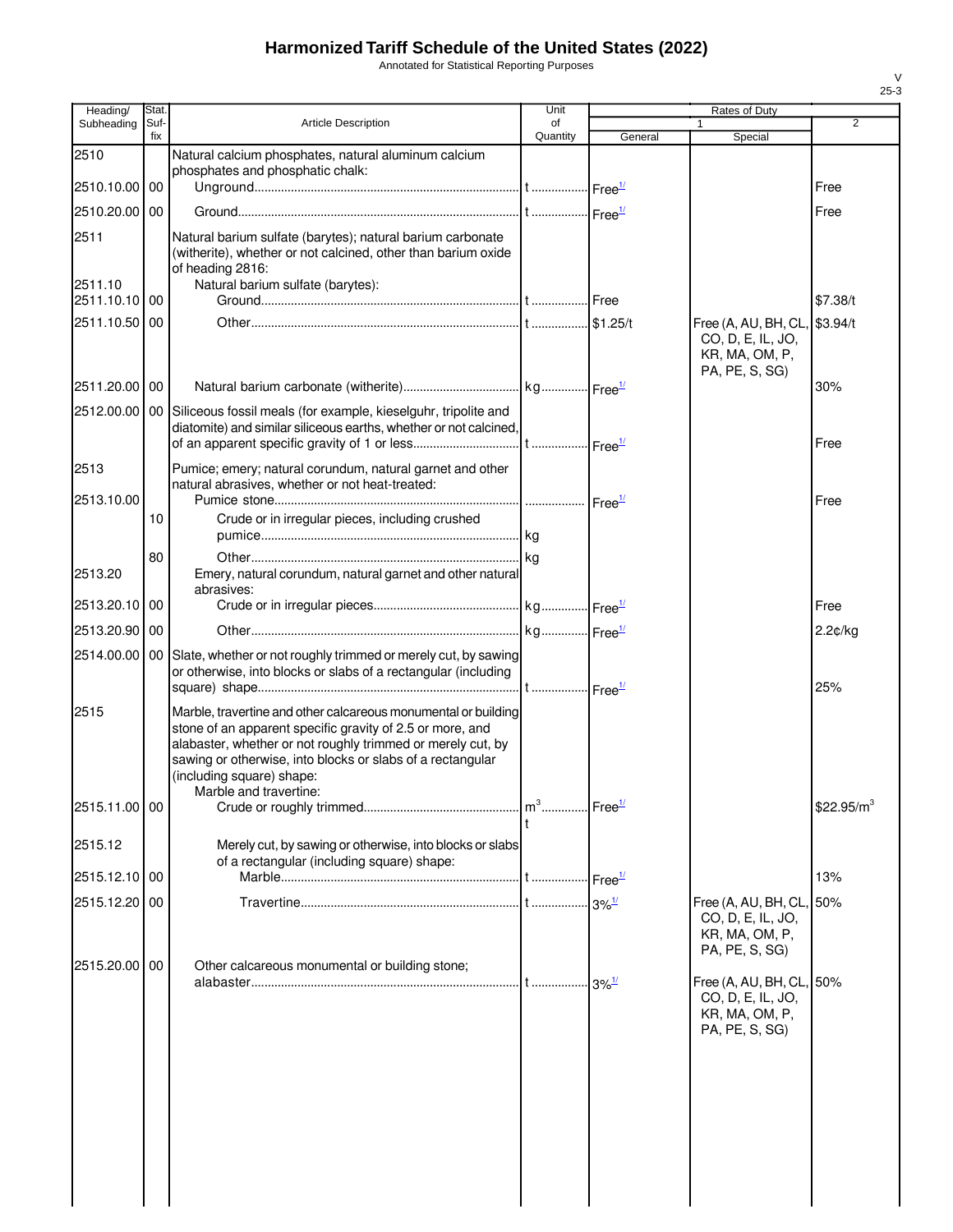Annotated for Statistical Reporting Purposes

| Heading/              | Stat.       |                                                                                                                                                                                                                                                                                                                                                                                                                                                                          | Unit           | Rates of Duty |                                                                                                     |                       |
|-----------------------|-------------|--------------------------------------------------------------------------------------------------------------------------------------------------------------------------------------------------------------------------------------------------------------------------------------------------------------------------------------------------------------------------------------------------------------------------------------------------------------------------|----------------|---------------|-----------------------------------------------------------------------------------------------------|-----------------------|
| Subheading            | Suf-<br>fix | <b>Article Description</b>                                                                                                                                                                                                                                                                                                                                                                                                                                               | of<br>Quantity | General       | Special                                                                                             | $\overline{2}$        |
| 2516                  |             | Granite, porphyry, basalt, sandstone and other monumental<br>or building stone, whether or not roughly trimmed or merely<br>cut, by sawing or otherwise, into blocks or slabs of a<br>rectangular (including square) shape:                                                                                                                                                                                                                                              |                |               |                                                                                                     |                       |
| 2516.11.00            | 00          | Granite:                                                                                                                                                                                                                                                                                                                                                                                                                                                                 |                |               |                                                                                                     | $$8.83/m^3$           |
| 2516.12.00            |             | Merely cut, by sawing or otherwise, into blocks or slabs                                                                                                                                                                                                                                                                                                                                                                                                                 |                |               | Free (A, AU, BH, CL, 60%<br>CO, D, E, IL, JO,<br>KR, MA, OM, P,<br>PA, PE, S, SG)                   |                       |
|                       | 30          |                                                                                                                                                                                                                                                                                                                                                                                                                                                                          |                |               |                                                                                                     |                       |
|                       | 60          |                                                                                                                                                                                                                                                                                                                                                                                                                                                                          |                |               |                                                                                                     |                       |
| 2516.20<br>2516.20.10 | 00          | Sandstone:                                                                                                                                                                                                                                                                                                                                                                                                                                                               |                |               |                                                                                                     | \$5.30/m <sup>3</sup> |
|                       |             |                                                                                                                                                                                                                                                                                                                                                                                                                                                                          |                |               |                                                                                                     |                       |
| 2516.20.20            | 00          | Merely cut, by sawing or otherwise, into blocks or slabs                                                                                                                                                                                                                                                                                                                                                                                                                 |                |               | Free (A, AU, BH, CL, 50%<br>CO, D, E, IL, JO,<br>KR, MA, OM, P,                                     |                       |
| 2516.90.00            |             |                                                                                                                                                                                                                                                                                                                                                                                                                                                                          |                |               | PA, PE, S, SG)<br>Free (A, AU, BH, CL, 50%<br>CO, D, E, IL, JO,<br>KR, MA, OM, P,<br>PA, PE, S, SG) |                       |
|                       | 30          |                                                                                                                                                                                                                                                                                                                                                                                                                                                                          |                |               |                                                                                                     |                       |
|                       | 60          |                                                                                                                                                                                                                                                                                                                                                                                                                                                                          |                |               |                                                                                                     |                       |
| 2517                  |             | Pebbles, gravel, broken or crushed stone, of a kind commonly<br>used for concrete aggregates, for road metalling, or for railway<br>or other ballast; shingle and flint, whether or not heat-treated;<br>macadam of slag, dross or similar industrial waste, whether<br>or not incorporating the materials cited in the first part of the<br>heading; tarred macadam; granules, chippings and powder,<br>of stones of heading 2515 or 2516, whether or not heat-treated: |                |               |                                                                                                     |                       |
| 2517.10.00            |             | Pebbles, gravel, broken or crushed stone, of a kind<br>commonly used for concrete aggregates, for road metalling,<br>or for railway or other ballast, shingle and flint, whether or                                                                                                                                                                                                                                                                                      |                |               |                                                                                                     | 30%                   |
|                       | 15          |                                                                                                                                                                                                                                                                                                                                                                                                                                                                          |                |               |                                                                                                     |                       |
|                       | 20          |                                                                                                                                                                                                                                                                                                                                                                                                                                                                          |                |               |                                                                                                     |                       |
| 2517.20.00            | 55<br>00    | Macadam of slag, dross or similar industrial waste, whether<br>or not incorporating the materials cited in subheading                                                                                                                                                                                                                                                                                                                                                    |                |               |                                                                                                     | 30%                   |
| 2517.30.00 00         |             |                                                                                                                                                                                                                                                                                                                                                                                                                                                                          |                |               |                                                                                                     | 30%                   |
|                       |             | Granules, chippings and powder, of stones of heading<br>2515 or 2516, whether or not heat-treated:                                                                                                                                                                                                                                                                                                                                                                       |                |               |                                                                                                     |                       |
| 2517.41.00 00         |             |                                                                                                                                                                                                                                                                                                                                                                                                                                                                          |                |               |                                                                                                     | 30%                   |
| 2517.49.00 00         |             |                                                                                                                                                                                                                                                                                                                                                                                                                                                                          |                |               |                                                                                                     | \$1.10/t              |
|                       |             |                                                                                                                                                                                                                                                                                                                                                                                                                                                                          |                |               |                                                                                                     |                       |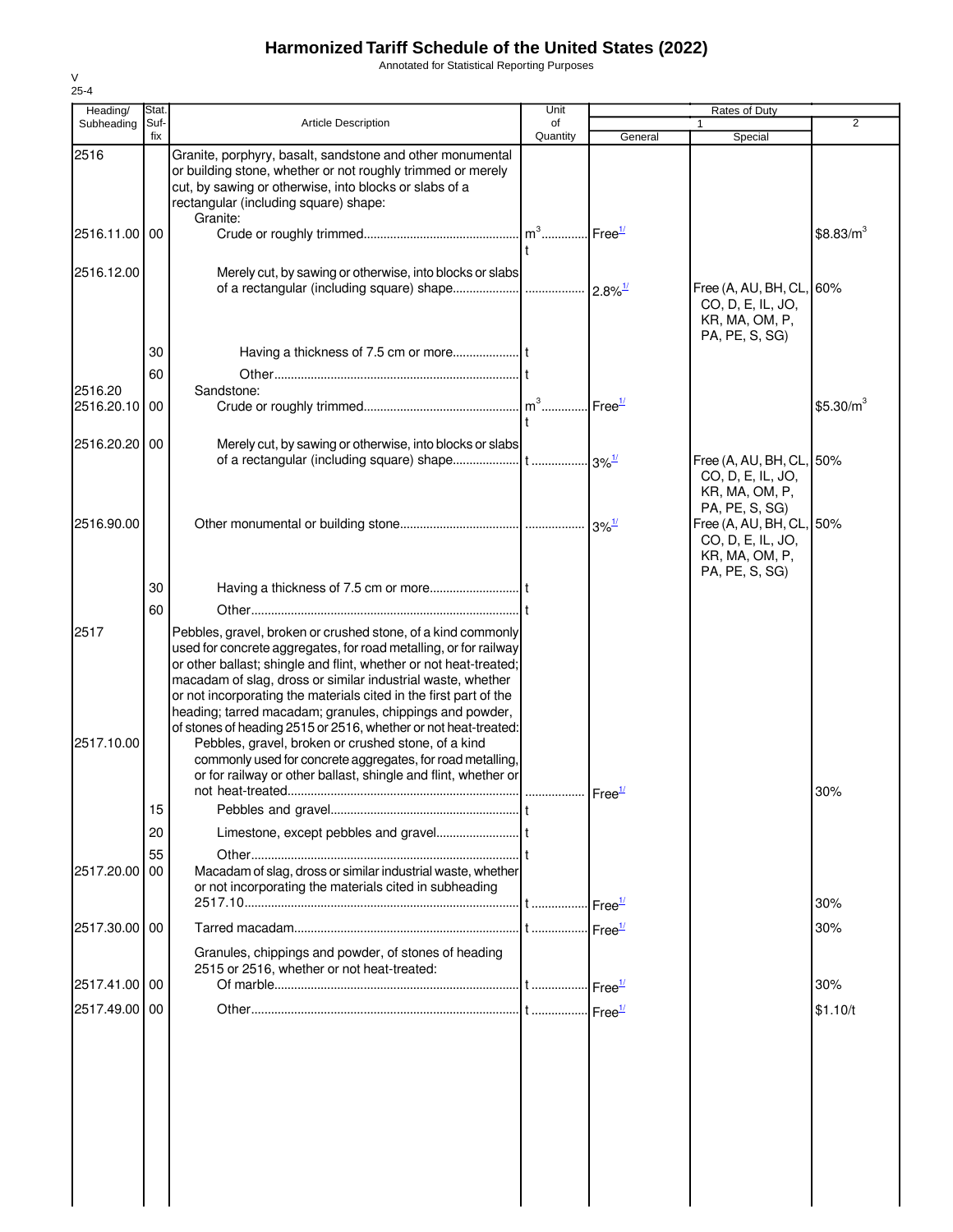Annotated for Statistical Reporting Purposes

| Heading/           | Stat. |                                                                                                                                                                                                                                   | Unit                  |         | Rates of Duty                                         |                                                    |
|--------------------|-------|-----------------------------------------------------------------------------------------------------------------------------------------------------------------------------------------------------------------------------------|-----------------------|---------|-------------------------------------------------------|----------------------------------------------------|
| Subheading         | Suf-  | Article Description                                                                                                                                                                                                               | of                    |         |                                                       | $\overline{2}$                                     |
|                    | fix   |                                                                                                                                                                                                                                   | Quantity              | General | Special                                               |                                                    |
| 2518               |       | Dolomite, whether or not calcined or sintered, including<br>dolomite roughly trimmed or merely cut, by sawing or otherwise,<br>into blocks or slabs of a rectangular (including square) shape:                                    |                       |         |                                                       |                                                    |
| 2518.10.00 00      |       |                                                                                                                                                                                                                                   |                       |         |                                                       | Free                                               |
| 2518.20.00         | 00    |                                                                                                                                                                                                                                   |                       |         | Free (A, AU, BH, CL, 30%                              |                                                    |
|                    |       |                                                                                                                                                                                                                                   |                       |         | CO, D, E, IL, JO,<br>KR, MA, OM, P,<br>PA, PE, S, SG) |                                                    |
| 2519               |       | Natural magnesium carbonate (magnesite); fused magnesia;<br>dead-burned (sintered) magnesia, whether or not containing<br>small quantities of other oxides added before sintering; other<br>magnesium oxide, whether or not pure: |                       |         |                                                       |                                                    |
| 2519.10.00         | 00    |                                                                                                                                                                                                                                   |                       |         |                                                       | \$10.33/t                                          |
| 2519.90            |       |                                                                                                                                                                                                                                   |                       |         |                                                       |                                                    |
| 2519.90.10 00      |       | Other:<br>Fused magnesia and dead-burned (sintered)                                                                                                                                                                               |                       |         |                                                       | $1.7$ ¢/kg                                         |
| 2519.90.20 00      |       |                                                                                                                                                                                                                                   |                       |         |                                                       | \$20.70/t                                          |
|                    |       |                                                                                                                                                                                                                                   |                       |         |                                                       |                                                    |
| 2519.90.50         | 00    |                                                                                                                                                                                                                                   |                       |         |                                                       | 15.4¢/kg                                           |
| 2520               |       | Gypsum; anhydrite; plasters (consisting of calcined gypsum<br>or calcium sulfate) whether or not colored, with or without small<br>quantities of accelerators or retarders:                                                       |                       |         |                                                       |                                                    |
| 2520.10.00         | 00    |                                                                                                                                                                                                                                   |                       |         |                                                       | Free                                               |
| 2520.20.00 00      |       |                                                                                                                                                                                                                                   |                       |         |                                                       | \$1.38/t                                           |
| 2521.00.00         |       | 00 Limestone flux; limestone and other calcareous stone, of a kind                                                                                                                                                                |                       |         |                                                       | Free                                               |
|                    |       |                                                                                                                                                                                                                                   |                       |         |                                                       |                                                    |
| 2522<br>2522.10.00 | 00    | Quicklime, slaked lime and hydraulic lime, other than calcium<br>oxide and hydroxide of heading 2825:                                                                                                                             |                       |         |                                                       | 0.2¢/kg,                                           |
| 2522.20.00 00      |       |                                                                                                                                                                                                                                   |                       |         |                                                       | including<br>weight of<br>container<br>$0.3$ c/kg, |
|                    |       |                                                                                                                                                                                                                                   |                       |         |                                                       | including<br>weight of<br>container                |
| 2522.30.00 00      |       | Hydraulic lime                                                                                                                                                                                                                    | kg Free <sup>1/</sup> |         |                                                       | 0.2¢/kg,<br>including                              |
|                    |       |                                                                                                                                                                                                                                   |                       |         |                                                       | weight of<br>container                             |
|                    |       |                                                                                                                                                                                                                                   |                       |         |                                                       |                                                    |
|                    |       |                                                                                                                                                                                                                                   |                       |         |                                                       |                                                    |
|                    |       |                                                                                                                                                                                                                                   |                       |         |                                                       |                                                    |
|                    |       |                                                                                                                                                                                                                                   |                       |         |                                                       |                                                    |
|                    |       |                                                                                                                                                                                                                                   |                       |         |                                                       |                                                    |
|                    |       |                                                                                                                                                                                                                                   |                       |         |                                                       |                                                    |
|                    |       |                                                                                                                                                                                                                                   |                       |         |                                                       |                                                    |
|                    |       |                                                                                                                                                                                                                                   |                       |         |                                                       |                                                    |
|                    |       |                                                                                                                                                                                                                                   |                       |         |                                                       |                                                    |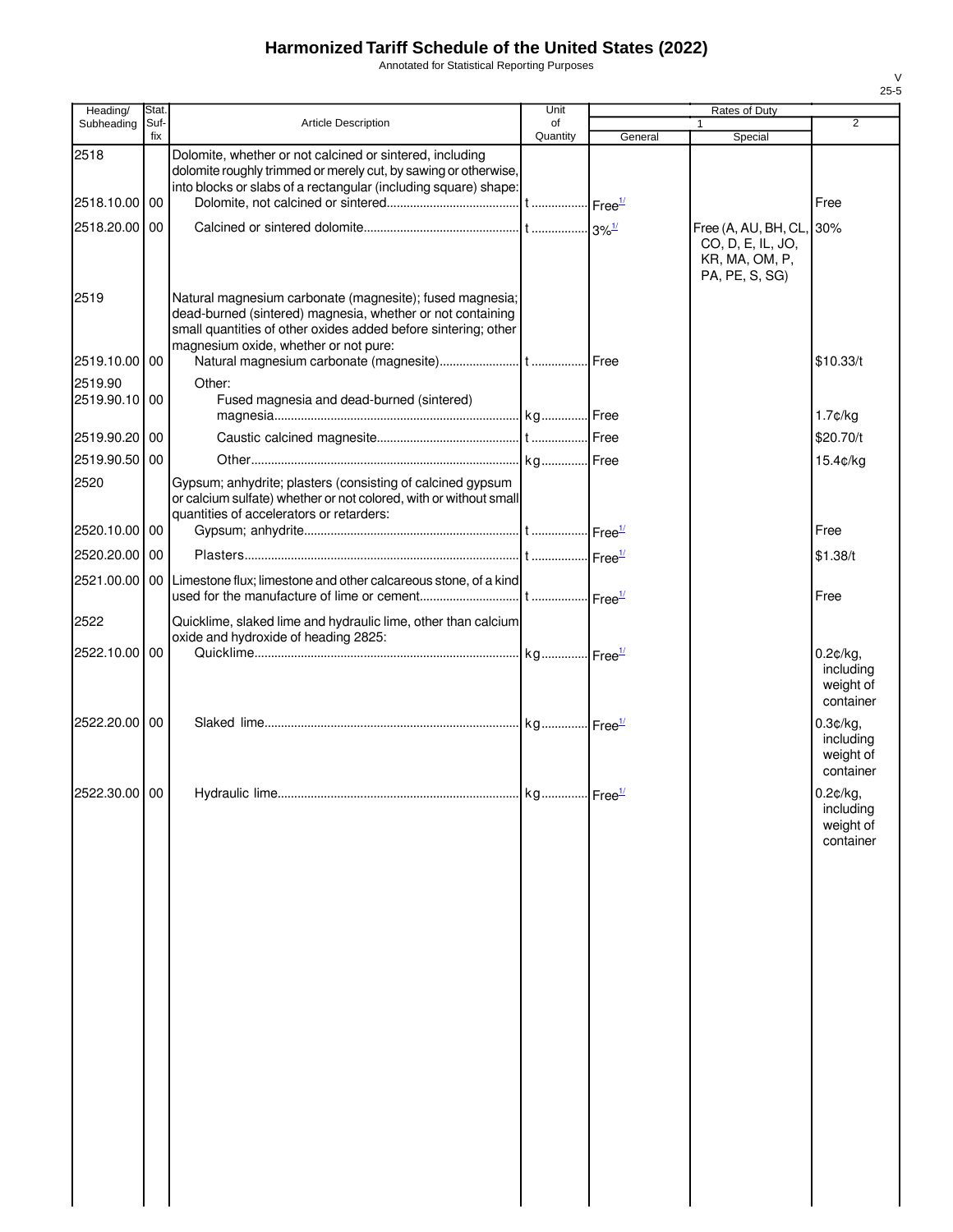Annotated for Statistical Reporting Purposes

| Heading/              | Stat.       |                                                                                                                                                             | Unit           |                      | Rates of Duty |                                                  |
|-----------------------|-------------|-------------------------------------------------------------------------------------------------------------------------------------------------------------|----------------|----------------------|---------------|--------------------------------------------------|
| Subheading            | Suf-<br>fix | <b>Article Description</b>                                                                                                                                  | of<br>Quantity | General              | 1<br>Special  | $\overline{2}$                                   |
| 2523<br>2523.10.00 00 |             | Portland cement, aluminous cement, slag cement, supersulfate<br>cement and similar hydraulic cements, whether or not colored<br>or in the form of clinkers: |                |                      |               | \$1.32/t,                                        |
|                       |             | Portland cement:                                                                                                                                            |                |                      |               | including<br>weight of<br>container              |
| 2523.21.00 00         |             |                                                                                                                                                             |                |                      |               | \$1.76/t,<br>including<br>weight of<br>container |
| 2523.29.00 00         |             |                                                                                                                                                             |                | ⊶ Free <sup>1/</sup> |               | \$1.32/t,<br>including<br>weight of<br>container |
| 2523.30.00 00         |             |                                                                                                                                                             |                |                      |               | \$1.32/t.<br>including<br>weight of<br>container |
| 2523.90.00 00         |             |                                                                                                                                                             |                |                      |               | \$1.32/t,<br>including<br>weight of<br>container |
| 2524<br>2524.10.00 00 |             | Asbestos:                                                                                                                                                   |                |                      |               | Free                                             |
| 2524.90.00            |             |                                                                                                                                                             |                |                      |               | Free                                             |
|                       | 10          |                                                                                                                                                             |                |                      |               |                                                  |
|                       | 30          | Chrysotile:                                                                                                                                                 |                |                      |               |                                                  |
|                       | 40          | Milled fibers, group 3 grades (spinning fibers or                                                                                                           |                |                      |               |                                                  |
|                       | 45          |                                                                                                                                                             |                |                      |               |                                                  |
|                       | 55          |                                                                                                                                                             |                |                      |               |                                                  |
| 2525                  | 60          |                                                                                                                                                             |                |                      |               |                                                  |
| 2525.10.00            |             | Mica, including splittings; mica waste:<br>Crude mica and mica rifted into sheets or splittings    Free <sup>1/</sup>                                       |                |                      |               | Free                                             |
|                       | 10          |                                                                                                                                                             |                |                      |               |                                                  |
|                       | 20          |                                                                                                                                                             |                |                      |               |                                                  |
| 2525.20.00            | 50<br>00    |                                                                                                                                                             |                |                      |               | 20%                                              |
| 2525.30.00 00         |             |                                                                                                                                                             |                |                      |               | 8.8¢/kg                                          |
| 2526                  |             | Natural steatite, whether or not roughly trimmed or merely cut,<br>by sawing or otherwise, into blocks or slabs of a rectangular                            |                |                      |               |                                                  |
| 2526.10.00 00         |             | (including square) shape; talc:                                                                                                                             |                |                      |               | $0.6$ ¢/kg                                       |
| 2526.20.00 00         |             |                                                                                                                                                             |                | Free                 |               | 35%                                              |
|                       |             |                                                                                                                                                             |                |                      |               |                                                  |
|                       |             |                                                                                                                                                             |                |                      |               |                                                  |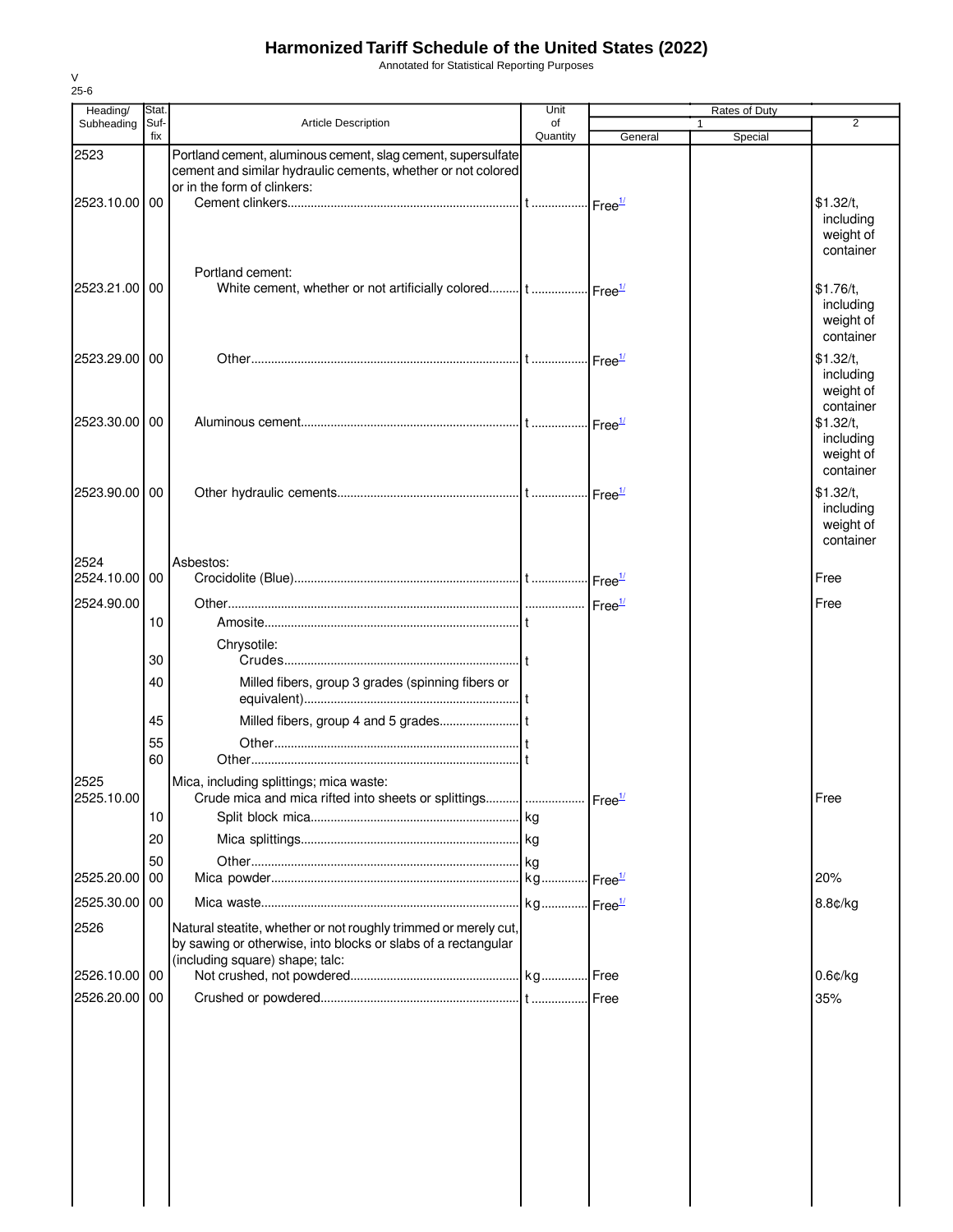Annotated for Statistical Reporting Purposes

| Heading/                 | <b>Stat</b> |                                                                                                                                                                                          | Unit           |         | Rates of Duty                                                                 |            |
|--------------------------|-------------|------------------------------------------------------------------------------------------------------------------------------------------------------------------------------------------|----------------|---------|-------------------------------------------------------------------------------|------------|
| Subheading               | Suf-<br>fix | <b>Article Description</b>                                                                                                                                                               | of<br>Quantity | General | Special                                                                       | 2          |
| 2528.00.00               |             | Natural borates and concentrates thereof (whether or not<br>calcined), but not including borates separated from natural<br>brine; natural boric acid containing not more than 85 percent |                |         |                                                                               | Free       |
|                          | 05          | Natural sodium borates and concentrates thereof (whether                                                                                                                                 |                |         |                                                                               |            |
|                          | 10<br>50    |                                                                                                                                                                                          |                |         |                                                                               |            |
| 2529<br>2529.10.00       | 00          | Feldspar; leucite, nepheline and nepheline syenite; fluorspar:                                                                                                                           |                |         |                                                                               | 49¢/t      |
| 2529.21.00 00            |             | Fluorspar:<br>Containing by weight 97 percent or less of calcium                                                                                                                         |                |         |                                                                               | 13.5%      |
| 2529.22.00 00            |             | Containing by weight more than 97 percent of calcium                                                                                                                                     |                |         |                                                                               | \$5.51/t   |
| 2529.30.00               | 10          |                                                                                                                                                                                          |                |         |                                                                               | Free       |
| 2530                     | 50          | Mineral substances not elsewhere specified or included:                                                                                                                                  |                |         |                                                                               |            |
| 2530.10.00<br>2530.20    | 00          | Kieserite, epsom salts (natural magnesium sulfates):                                                                                                                                     |                |         |                                                                               | Free       |
| 2530.20.10 00            |             |                                                                                                                                                                                          |                |         |                                                                               | Free       |
| 2530.20.20 00<br>2530.90 |             | Other:                                                                                                                                                                                   |                |         |                                                                               | 20%        |
| 2530.90.10 00            |             |                                                                                                                                                                                          |                |         |                                                                               | Free       |
| 2530.90.20 00            |             |                                                                                                                                                                                          |                |         | Free (A, AU, BH, CL,<br>CO, D, E, IL, JO,<br>KR, MA, OM, P,<br>PA, PE, S, SG) | 20%        |
| 2530.90.80               | 10          |                                                                                                                                                                                          |                |         |                                                                               | $0.3$ ¢/kg |
|                          | 15          |                                                                                                                                                                                          |                |         |                                                                               |            |
|                          | 50          |                                                                                                                                                                                          |                |         |                                                                               |            |
|                          |             |                                                                                                                                                                                          |                |         |                                                                               |            |
|                          |             |                                                                                                                                                                                          |                |         |                                                                               |            |
|                          |             |                                                                                                                                                                                          |                |         |                                                                               |            |
|                          |             |                                                                                                                                                                                          |                |         |                                                                               |            |
|                          |             |                                                                                                                                                                                          |                |         |                                                                               |            |
|                          |             |                                                                                                                                                                                          |                |         |                                                                               |            |
|                          |             |                                                                                                                                                                                          |                |         |                                                                               |            |
|                          |             |                                                                                                                                                                                          |                |         |                                                                               |            |
|                          |             |                                                                                                                                                                                          |                |         |                                                                               |            |
|                          |             |                                                                                                                                                                                          |                |         |                                                                               |            |
|                          |             |                                                                                                                                                                                          |                |         |                                                                               |            |
|                          |             |                                                                                                                                                                                          |                |         |                                                                               |            |